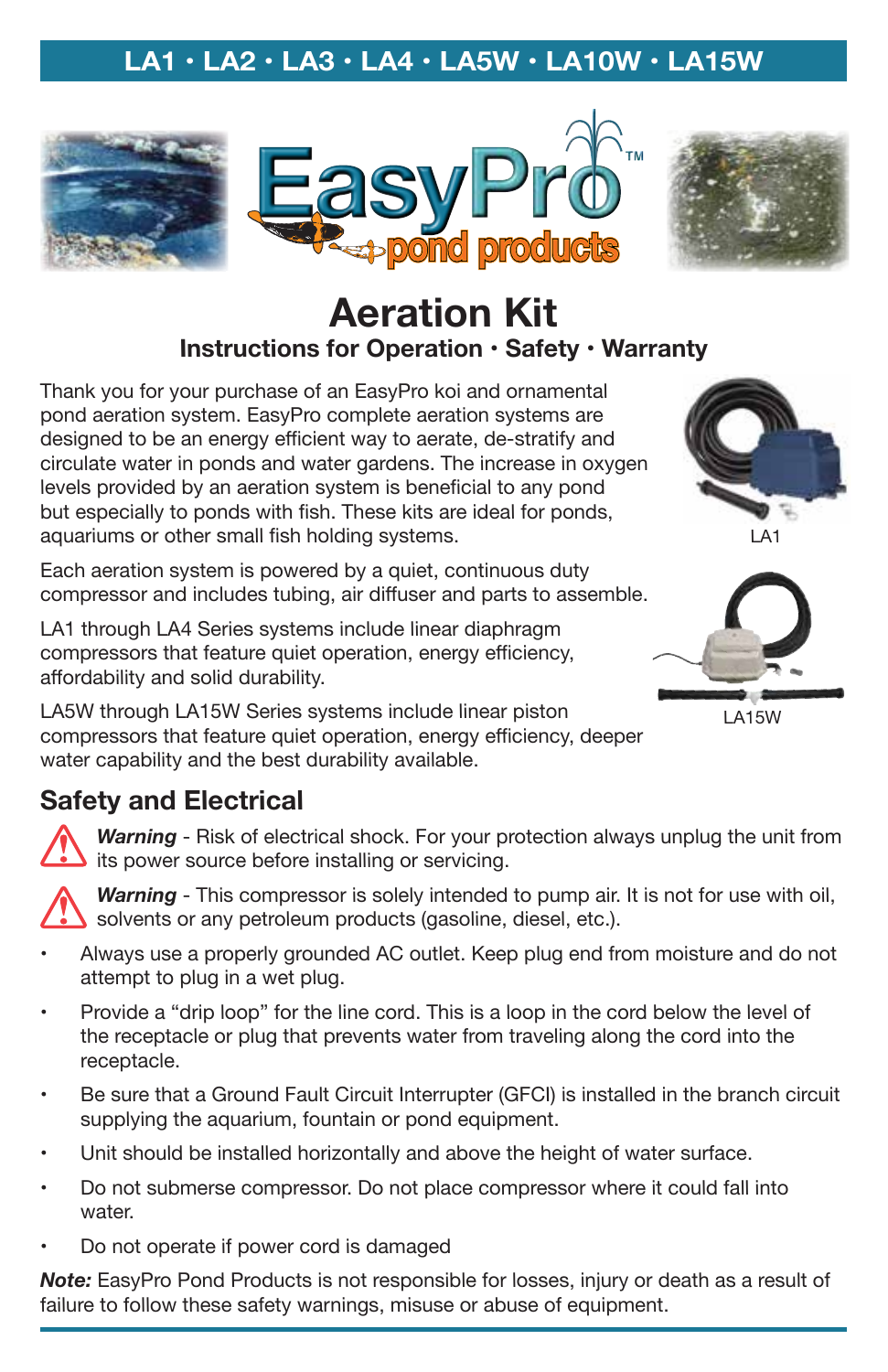# **Koi and Ornamental Pond Aeration Kit Features:**

| <b>Kit</b><br>Part # | <b>Maximum</b><br><b>Pond Size</b> | <b>Compressor</b><br>Warranty** | <b>Maximum CFM</b> | Maximum*<br>(cubic feet per minute) Recommended Depth |
|----------------------|------------------------------------|---------------------------------|--------------------|-------------------------------------------------------|
| LA <sub>1</sub>      | 1000-7500 Gallons                  | 3 Years                         | $1.3 \text{ cfm}$  | 6 feet                                                |
|                      | LA2 2000-15000 Gallons 3 Years     |                                 | $2.1 \text{ cfm}$  | 6 feet                                                |
| I A3                 | 3000-22500 Gallons                 | 3 Years                         | $3.1 \text{ cfm}$  | 7 feet                                                |
| 1 A4                 | 4000-30000 Gallons                 | 3 Years                         | $3.7 \text{ cfm}$  | 8 feet                                                |
| LA5W                 | 3000 Gallons                       | 3 Years                         | $1.3 \text{ cfm}$  | 6 feet                                                |
| LA10W                | 7500 Gallons                       | 3 Years                         | $1.8 \text{ cfm}$  | 6 feet                                                |
| <b>LA15W</b>         | 20000 Gallons                      | 3 Years                         | $3.0 \text{ cfm}$  | 6 feet                                                |

*Fish load, filtration capacity and other factors affect actual maximum pond size*

*\*Various compressors will perform in deeper water, this is the recommended maximum depth for ideal performance*

*\*\*See compressor instructions for warranty details*

#### **General Instructions**

All of the other compressors have weather resistant housing, but we strongly suggest that you protect them from the elements in some way.

- 1. Place compressor on level surface above the water level.
- 2. Compressor should be protected and housed from the elements. Do not place compressor in low spots where water may puddle. Place compressor in shaded area that is free from excessive dust or moisture, yet properly ventilated.
- 3. Connect the rubber elbow to the compressor with pinch clamps. See pictures below for connecting manifold to compressor on LA1 through LA4 kits.
- 4. Connect the one end of airline to outlet of the compressor and secure with provided hose clamp. If kit has a manifold system, connect the manifold to the compressor and then ends of airline runs to manifold system, the secure with provided hose clamps. Do not use tubing to connect compressor to manifold (will be too restrictive).
- 5. Connect other end of tubing to diffuser(s) and secure with provided hose clamps. The LA15W has a tee that the two diffusers are screwed into and tubing connects to the barbed male adaptor which is installed in the short side of the tee.
- 6. Place diffuser(s) in pond in desired locations for best aeration.
- 7. Plug compressor into 120v AC GFCI protected outlet.







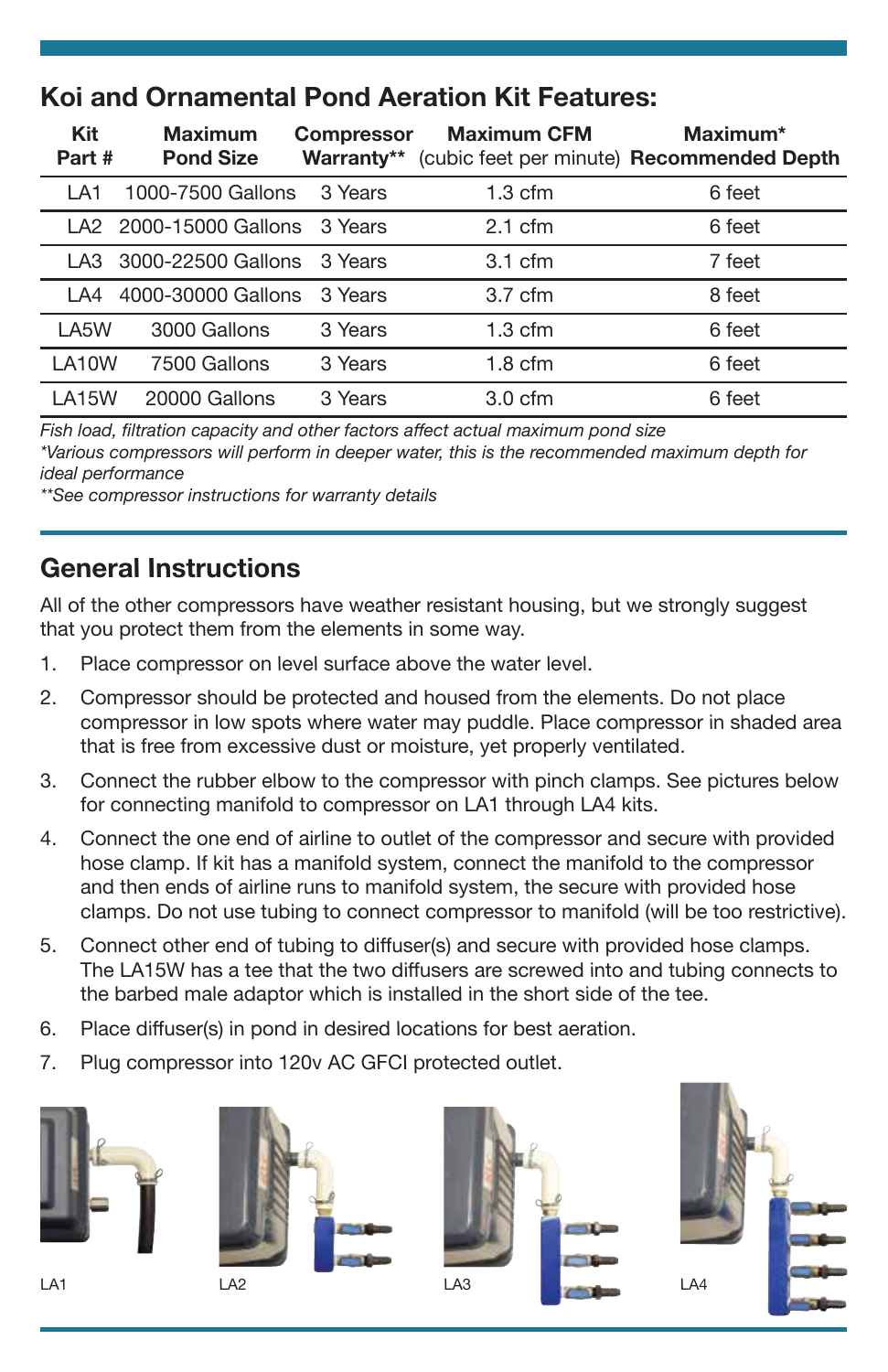### **Winter Operation and Deeper Ponds**

If fish are present in the pond, place the diffuser between the shallowest and deepest portion of your pond. For instance, if the deepest part of your pond is 6' and the shallowest is 1', place diffuser in the 2' - 3' range for wintertime operation. This will prevent the water at the deepest portion from being mixed with colder water.

#### **Maintenance**

- 1. Always unplug unit before service, cleaning or any maintenance.
- 2. Over time the compressors may need to have the diaphragm or piston replaced. See chart below for compressor repair kits.

# **Troubleshooting**

Loss of air output but unit is running:

- Check to make sure the air filter has not been blocked or clogged by dust.
- • Check to make sure lines are not kinked or plugged. If used in winter time, line may have ice in the line. A small amount of rubbing alcohol can be run down the air line to thaw the ice.
- Inspect the diffusers to ensure they are clean. Replace or clean as necessary. See chart below for replacement diffusers.
- Inspect diaphragms/pistons. Replace as necessary.
- •Also see compressor manual for more troubleshooting details.

# **Koi and Ornamental Pond Aeration Kit Components:**

| Kit<br>Part#    | <b>Compressor</b> | <b>Tubing</b>   | <b>Diffusers</b>         | <b>Compressor</b><br><b>Repair Kits</b> |
|-----------------|-------------------|-----------------|--------------------------|-----------------------------------------|
| LA <sub>1</sub> | KLC <sub>25</sub> | 25' Quick Sink  | $(1)$ 8" Rubber (RAD8)   | KLC <sub>25</sub> DK                    |
| LA <sub>2</sub> | KLC40             | 50' Quick Sink  | $(2)$ 8" Rubber (RAD8)   | KLC40DK                                 |
| LA <sub>3</sub> | KLC60             | 75' Quick Sink  | (3) 8" Rubber (RAD8)     | KLC68DK                                 |
| LA4             | KLC80             | 100' Quick Sink | $(4)$ 8" Rubber (RAD8)   | KLC68DK                                 |
| LA5W            | <b>ML28</b>       | 15' Quick Sink  | 6" Rubber (RAD6)         | ML28RK                                  |
| LA10W           | <b>ML45</b>       | 15' Quick Sink  | 12" Rubber (RAD12)       | ML45RK                                  |
| <b>LA15W</b>    | <b>ML80</b>       | 15' Quick Sink  | 2 - 12" Rubber (RAD1250) | ML80RK                                  |

# **Caution:**

- • During operation, do not touch the lower housing with bare hands as the temperature will become about 70ºC (158ºF). (Temperature will not affect the performance of the pump.) Thermal overload will turn off the compressor when temperature gets too high. Unit will come back on after it cools down. Causes for excess heat should be determined and eliminated. Common causes include lack of ventilation and excess back pressure in the system. Remedies for these causes should be found to avoid over heating of the units.
- Proper sizing and selection of tubing, length of tubing, number of diffusers and depth of diffusers are all important factors for maximizing performance. These units are designed to produce fairly large volumes of air at low pressure. Extra back pressure created by restrictive tubing, undersized or clogged diffusers, incorrect valve systems or deeper water can cause excess wear and tear on the rubber diaphragms. While replacing the diaphragms is easy to do, too much back pressure may require more frequent repair.